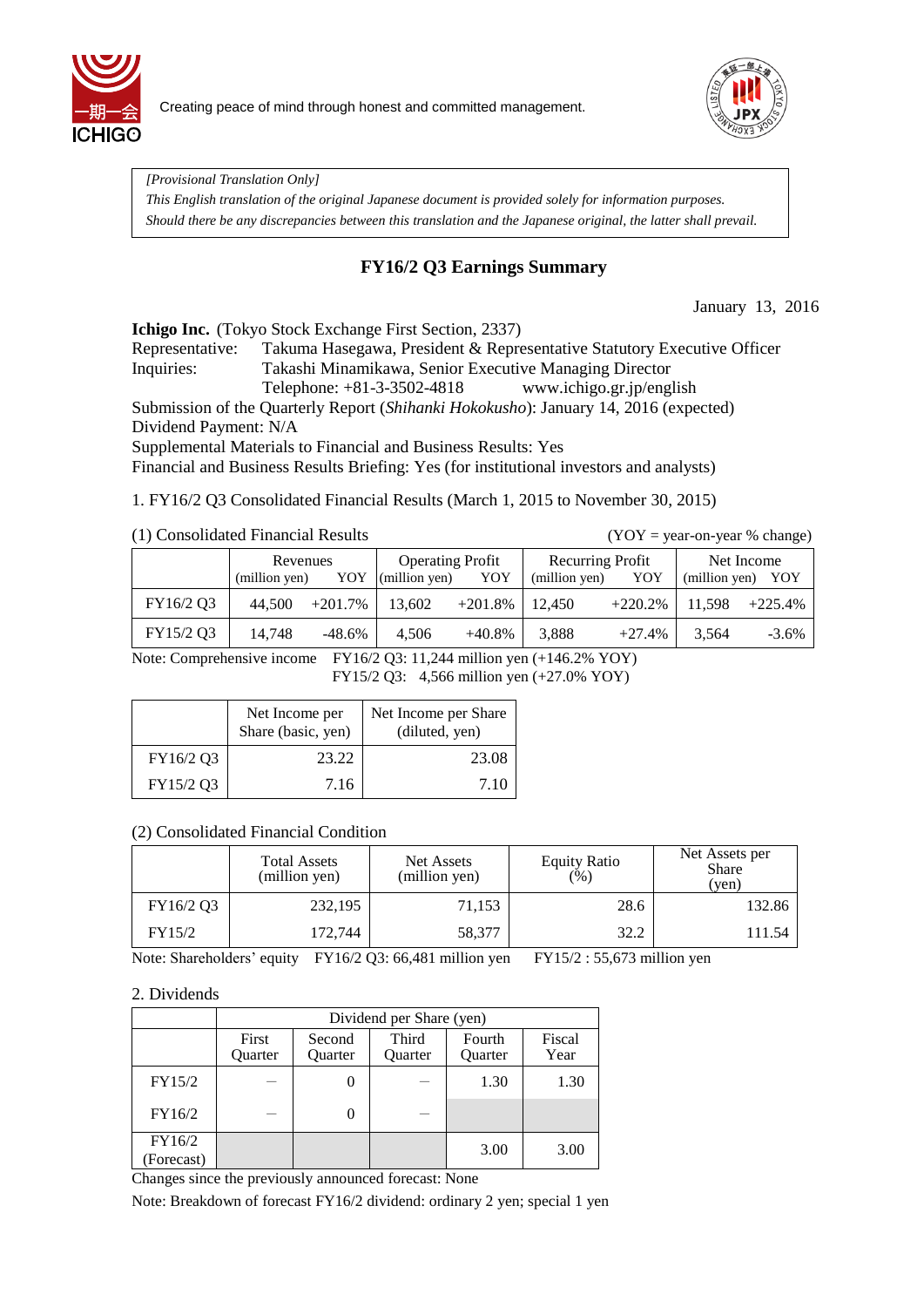|        | Revenues<br>(million yen)          | YOY      | <b>Operating Profit</b><br>(million yen)<br>YOY |          | Recurring Profit<br>(million yen) | YOY      |
|--------|------------------------------------|----------|-------------------------------------------------|----------|-----------------------------------|----------|
| FY16/2 | 49,000                             | $+14.7%$ | 14,800                                          | $+80.7%$ | 13,200                            | $+81.9%$ |
|        | Net Income<br>(million yen)<br>YOY |          | Net Income per Share<br>(yen)                   |          |                                   |          |
| FY16/2 | 12,000                             | $+77.5%$ |                                                 | 24.00    |                                   |          |

3. FY16/2 Full-Year Consolidated Forecast (March 1, 2015 to February 29, 2016)  $(YOY = year-on-year % change)$ 

Changes since the previously announced forecast: Yes

Note: Net Income per Share for FY16/2 is based on a forecast number of shares that reflects a partial exercise of existing stock options.

#### 4. Other

- (1) Changes in significant consolidated subsidiaries (material changes in scope of consolidation): Yes New subsidiaries (3) : GK Kichijoji Holdings Tokumei Kumiai, GK Motoazabu Holdings Tokumei Kumiai, and GK Ikenohata Holdings Tokumei Kumiai Exclusion from consolidation (1): GK Sapporo Holdings Tokumei Kumiai
- (2) Application of special accounting methods: None
- (3) Changes in accounting standards/principles, changes in accounting estimates, and revisions to previous financial statements
	- (i) Changes in accounting standards/principles: None
	- (ii) Changes in accounting principles other than the above: None
	- (iii) Changes in accounting estimates: None
	- (iv) Revisions of previous financial statements: None
- (4) Number of outstanding common shares
	- (i) Number of outstanding shares including treasury shares

| FY16/2 Q3: | 501,524,400 |
|------------|-------------|
| FY15/2:    | 500,804,600 |

(ii) Number of treasury shares

| FY16/2 Q3: | 1,138,000 |
|------------|-----------|
| FY15/2:    | 1,670,000 |

(iii) Average number of outstanding shares

| FY16/2 Q3: | 499,417,927 |
|------------|-------------|
| FY15/2 Q3: | 497,744,978 |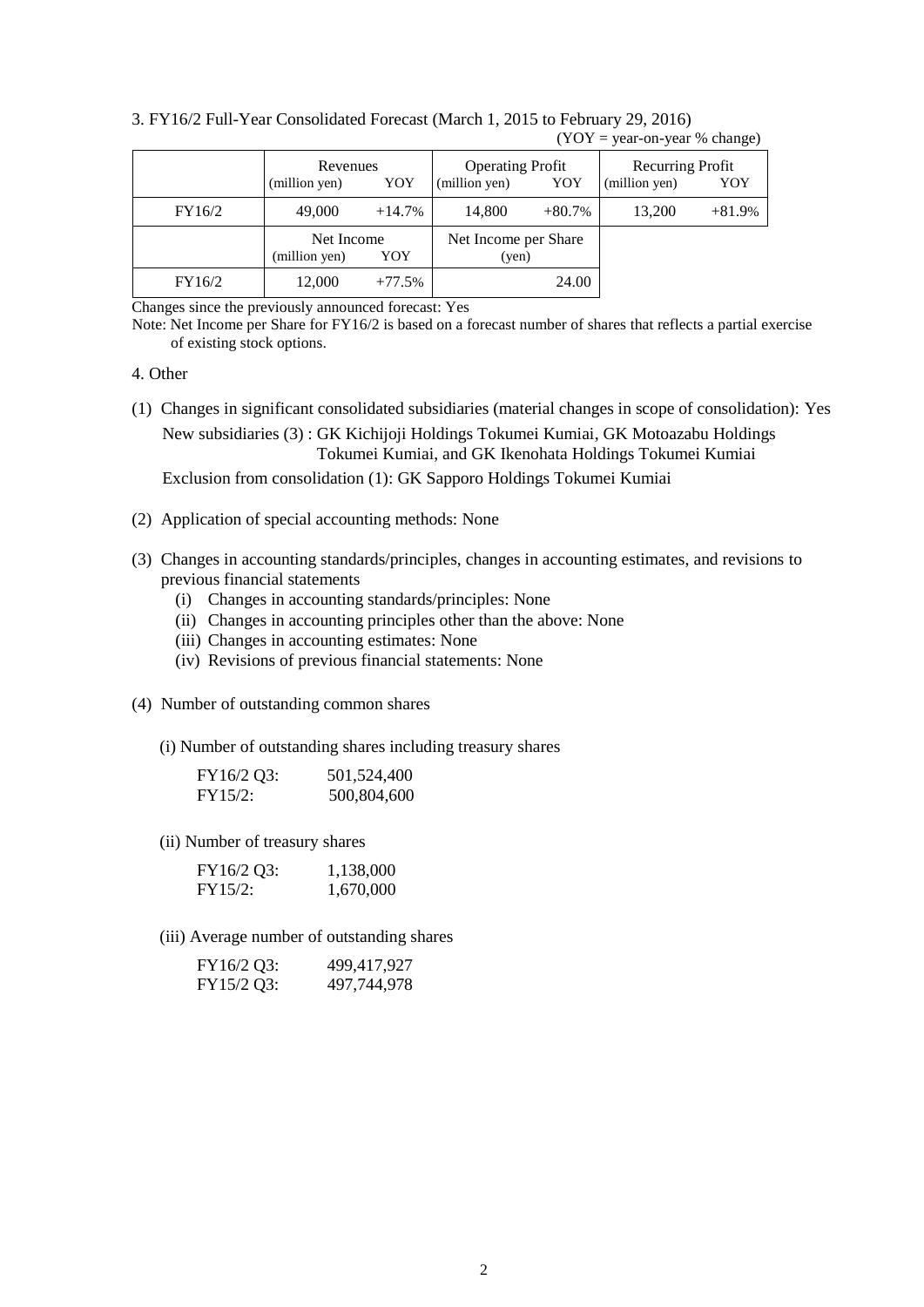#### \*Explanation on Appropriate Use of Earnings Projection

Forward-looking statements contained in these materials are based on judgments regarding information that was available to the Company and the Group as of the announcement date. However, these statements involve risk and uncertainties. Therefore, please note that actual earnings may differ significantly from the indicated earnings projection as a result of various factors.

#### 5. Segment Information

#### Segment Overview

Asset Management generates fee income via the management of the Ichigo Office REIT (8975), Ichigo Hotel REIT (3463), and private funds and providing real estate services related to real estate acquisition, operation (property management/building maintenance), and disposition.

Value-Add deploys the Company's expertise to acquire and improve real estate assets, generating rental income during the value-add period and profits on sale that reflect the higher value of the assets after the Company's improvements.

Clean Energy generates long-term income primarily via utility-scale solar power production that makes purposeful use of unused real estate nationwide and contributes to Japan's energy self-sufficiency.

Other is primarily legacy securities investments that are not related to the above three segments.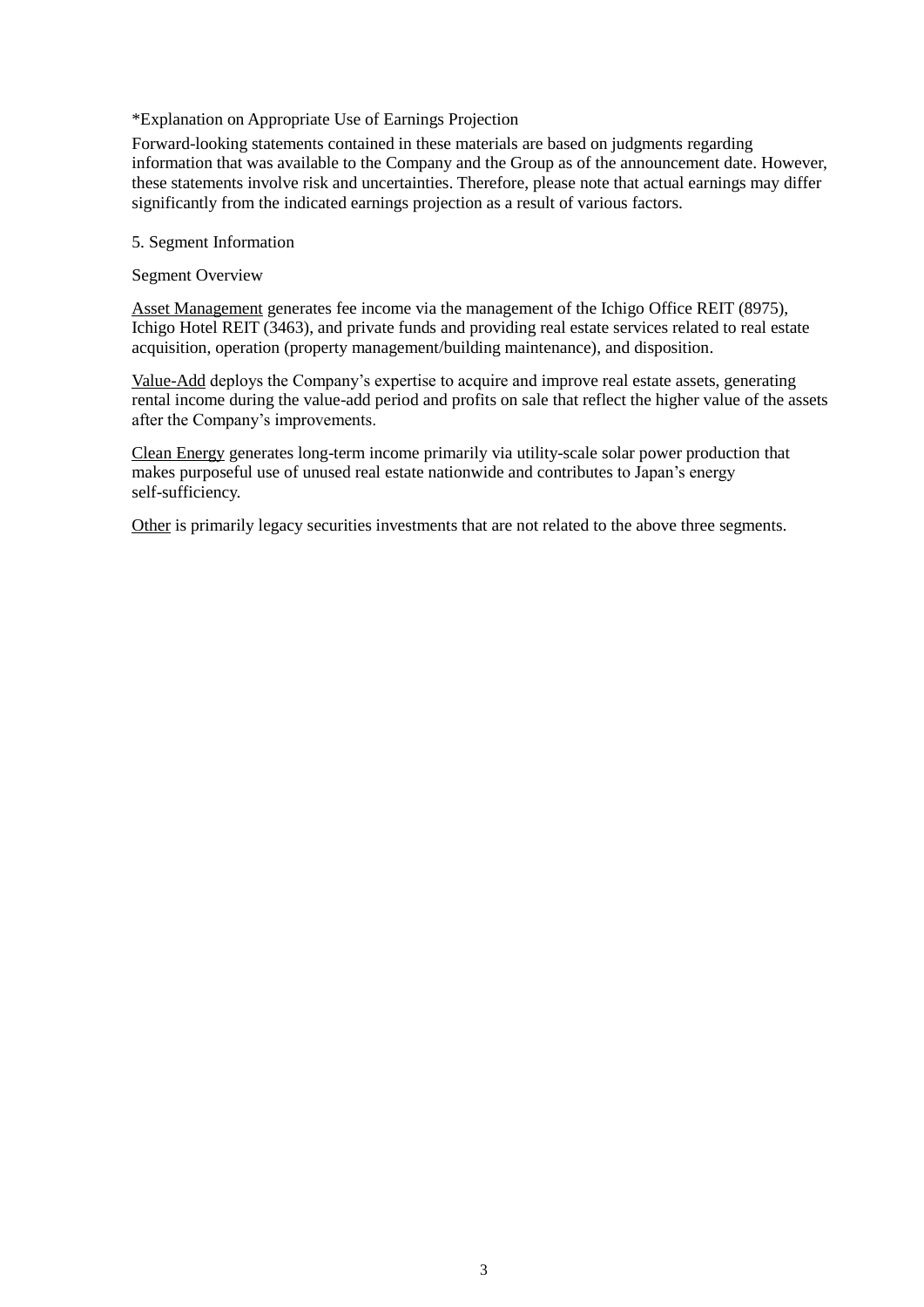## **Revenues, P&L, Assets, and Other Items by Segment (FY16/2 Q3 – Current Period)**

|                                                                               |                     | Segment   |                 |                |         |                         |                                                                               |
|-------------------------------------------------------------------------------|---------------------|-----------|-----------------|----------------|---------|-------------------------|-------------------------------------------------------------------------------|
|                                                                               | Asset<br>Management | Value-Add | Clean<br>Energy | Other          | Total   | Adjustment <sup>1</sup> | Amount<br>Recorded in<br>Consolidated<br>Financial<br>Statements <sup>2</sup> |
| Revenues                                                                      |                     |           |                 |                |         |                         |                                                                               |
| Revenues from External<br>Customers                                           | 4,178               | 38,955    | 1,315           | 51             | 44,500  |                         | 44,500                                                                        |
| Inter-Segment Activities<br>or Reclassifications                              | 1,002               | 3         |                 | $\overline{0}$ | 1,005   | (1,005)                 |                                                                               |
| Total                                                                         | 5,180               | 38,958    | 1,315           | 51             | 45,506  | (1,005)                 | 44,500                                                                        |
| <b>Segment Profits or Losses</b>                                              | 2,527               | 11,011    | 362             | (16)           | 13,884  | (282)                   | 13,602                                                                        |
| <b>Segment Assets</b>                                                         | 3,235               | 185,165   | 15,980          | 6,473          | 210,854 | 21,340                  | 232,195                                                                       |
| Other                                                                         |                     |           |                 |                |         |                         |                                                                               |
| Depreciation                                                                  | 6                   | 181       | 364             |                | 552     | 24                      | 576                                                                           |
| <b>Impairment Loss</b>                                                        |                     |           |                 |                |         |                         |                                                                               |
| Increase in Property, Plant,<br>and Equipment and<br><b>Intangible Assets</b> | 3                   | 34        | 3,966           | —              | 4,003   | 33                      | 4,037                                                                         |

(March 1, 2015 to November 30, 2015) (Million Yen)

 $1$  The Adjustment to Segment Profits or Losses (-282 million yen) reflects transaction eliminations and company expenses that were not allocated to the segments. The Adjustment to Segment Assets (21,340 million yen) reflects company assets, such as cash and reserves, that were not allocated to the segments. The Adjustment to Depreciation (24 million yen) reflects depreciation of company assets that were not allocated to the segments. The Adjustment to Increase in Property, Plant, and Equipment and Intangible Assets (33 million yen) reflects company assets that were not allocated to the segments.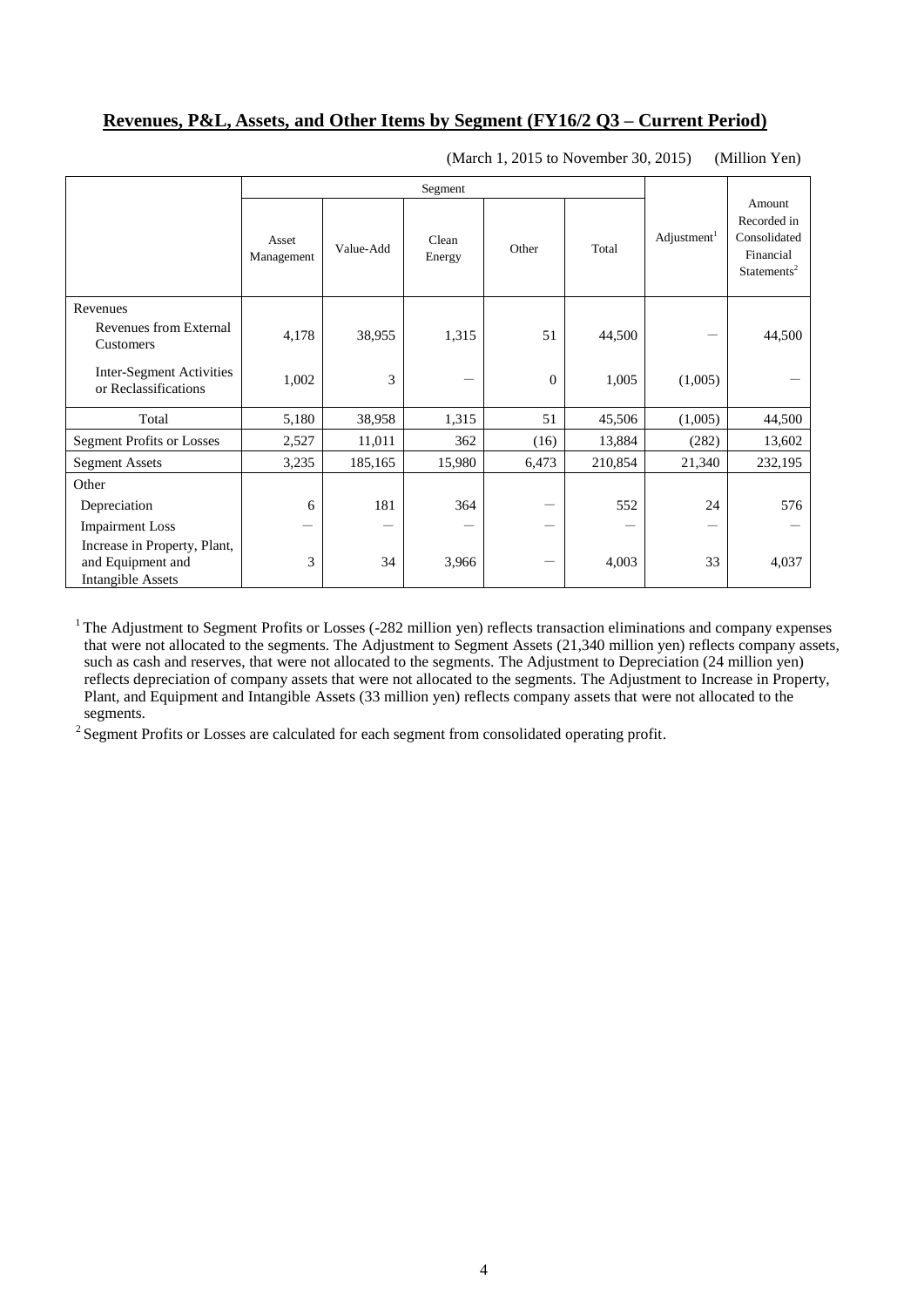## **Revenues, P&L, Assets, and Other Items by Segment (FY15/2 Q3 – Previous Period)**

|                                                                               | Segment             |           |                 |          |         |                       |                                                                               |
|-------------------------------------------------------------------------------|---------------------|-----------|-----------------|----------|---------|-----------------------|-------------------------------------------------------------------------------|
|                                                                               | Asset<br>Management | Value-Add | Clean<br>Energy | Other    | Total   | $\text{Adjustment}^1$ | Amount<br>Recorded in<br>Consolidated<br>Financial<br>Statements <sup>2</sup> |
| Revenues<br>Revenues from External                                            |                     |           |                 |          |         |                       |                                                                               |
| Customers                                                                     | 2,974               | 11,308    | 440             | 25       | 14,748  |                       | 14,748                                                                        |
| <b>Inter-Segment Revenues</b><br>or Reclassifications                         | 628                 | 2         |                 | $\theta$ | 630     | (630)                 |                                                                               |
| Total                                                                         | 3,602               | 11,310    | 440             | 25       | 15,379  | (630)                 | 14,748                                                                        |
| <b>Segment Profits or Losses</b>                                              | 438                 | 4,517     | (68)            | (45)     | 4,841   | (334)                 | 4,506                                                                         |
| <b>Segment Assets</b>                                                         | 2,954               | 130,540   | 11,298          | 6,212    | 151,006 | 10,954                | 161,961                                                                       |
| Other                                                                         |                     |           |                 |          |         |                       |                                                                               |
| Depreciation                                                                  | 8                   | 258       | 119             |          | 386     | 16                    | 402                                                                           |
| <b>Impairment Loss</b>                                                        |                     |           |                 |          |         |                       |                                                                               |
| Increase in Property, Plant,<br>and Equipment and<br><b>Intangible Assets</b> | 4                   | 9,658     | 4,626           |          | 14,289  | 13                    | 14,302                                                                        |

(March 1, 2014 to November 30, 2014) (Million Yen)

<sup>1</sup> The Adjustment to Segment Profits or Losses (-344 million yen) reflects transaction eliminations and company expenses that were not allocated to the segments. The Adjustment to Segment Assets (10,954 million yen) reflects company assets, such as cash and reserves, that were not allocated to the segments. The Adjustment to Depreciation (16 million yen) reflects depreciation of company assets that were not allocated to the segments. The Adjustment to Increase in Property, Plant, and Equipment and Intangible Assets (13 million yen) reflects company assets that were not allocated to the segments.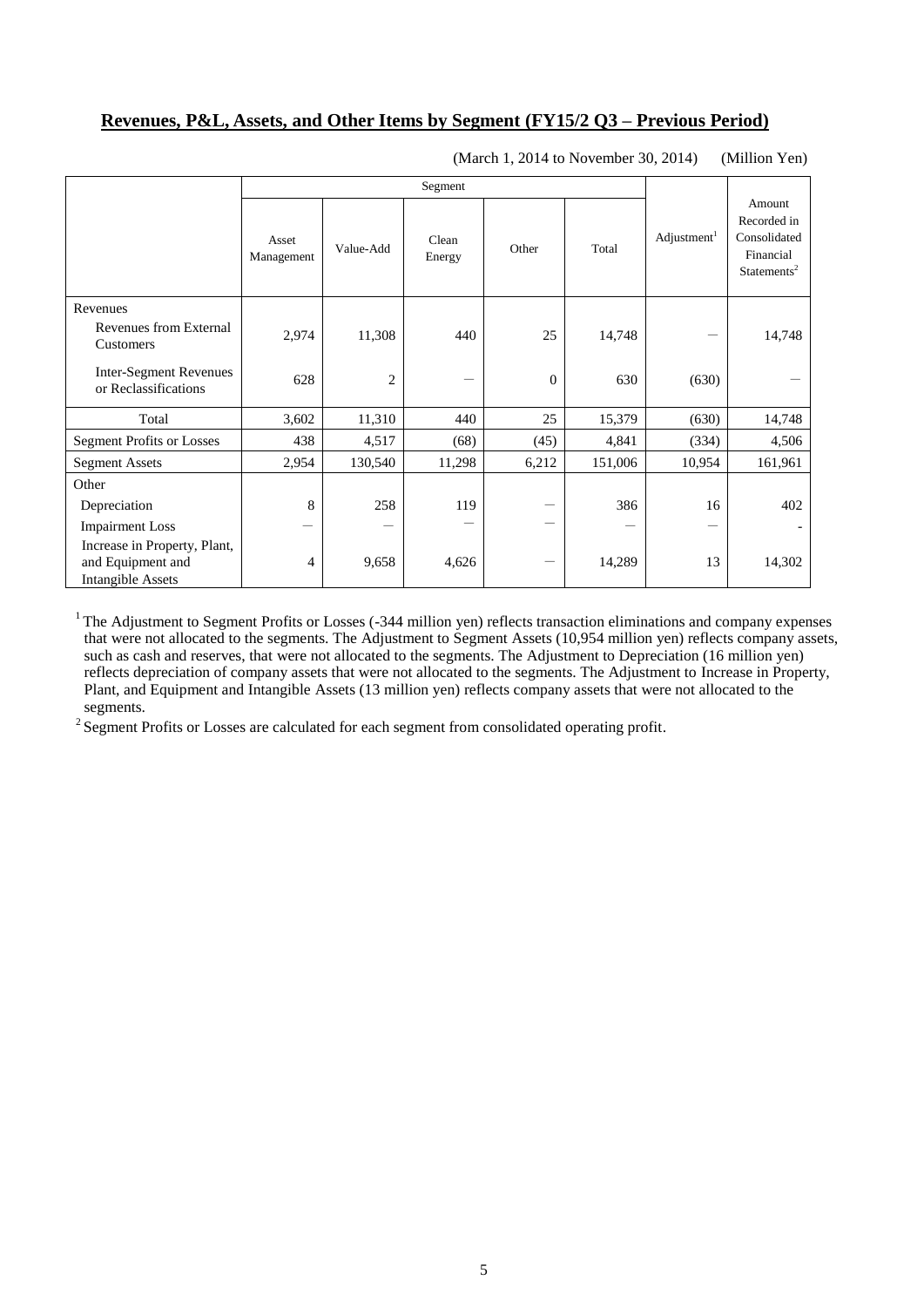### **Revenues, P&L, Assets, and Other Items by Segment (FY16/2 Q3 Stand-Alone – Current Period)**

|                                                                               | Segment             |           |                 |       |         |                         |                                                                               |
|-------------------------------------------------------------------------------|---------------------|-----------|-----------------|-------|---------|-------------------------|-------------------------------------------------------------------------------|
|                                                                               | Asset<br>Management | Value-Add | Clean<br>Energy | Other | Total   | Adjustment <sup>1</sup> | Amount<br>Recorded in<br>Consolidated<br>Financial<br>Statements <sup>2</sup> |
| Revenues                                                                      |                     |           |                 |       |         |                         |                                                                               |
| Revenues from External<br>Customers                                           | 1,213               | 28,196    | 445             | 38    | 29,893  |                         | 29,893                                                                        |
| Inter-Segment Activities<br>or Reclassifications                              | 352                 |           |                 |       | 354     | (354)                   |                                                                               |
| Total                                                                         | 1,566               | 28,198    | 445             | 38    | 30,247  | (354)                   | 29,893                                                                        |
| <b>Segment Profits or Losses</b>                                              | 672                 | 7,868     | 71              | 15    | 8,627   | 60                      | 8,688                                                                         |
| <b>Segment Assets</b>                                                         | 3,235               | 185,165   | 15,980          | 6,473 | 210,854 | 21,340                  | 232,195                                                                       |
| Other                                                                         |                     |           |                 |       |         |                         |                                                                               |
| Depreciation                                                                  | $\overline{2}$      | 60        | 129             |       | 192     | 9                       | 201                                                                           |
| <b>Impairment Loss</b>                                                        |                     |           |                 |       |         |                         |                                                                               |
| Increase in Property, Plant,<br>and Equipment and<br><b>Intangible Assets</b> | $\boldsymbol{0}$    | 15        | 2,569           |       | 2,584   | 14                      | 2,599                                                                         |

(September 1, 2015 to November 30, 2015) (Million Yen)

 $1$  The Adjustment to Segment Profits or Losses (60 million yen) reflects transaction eliminations and company expenses that were not allocated to the segments. The Adjustment to Segment Assets (21,340 million yen) reflects company assets, such as cash and reserves, that were not allocated to the segments. The Adjustment to Depreciation (9 million yen) reflects depreciation of company assets that were not allocated to the segments. The Adjustment to Increase in Property, Plant, and Equipment and Intangible Assets (14 million yen) reflects company assets that were not allocated to the segments.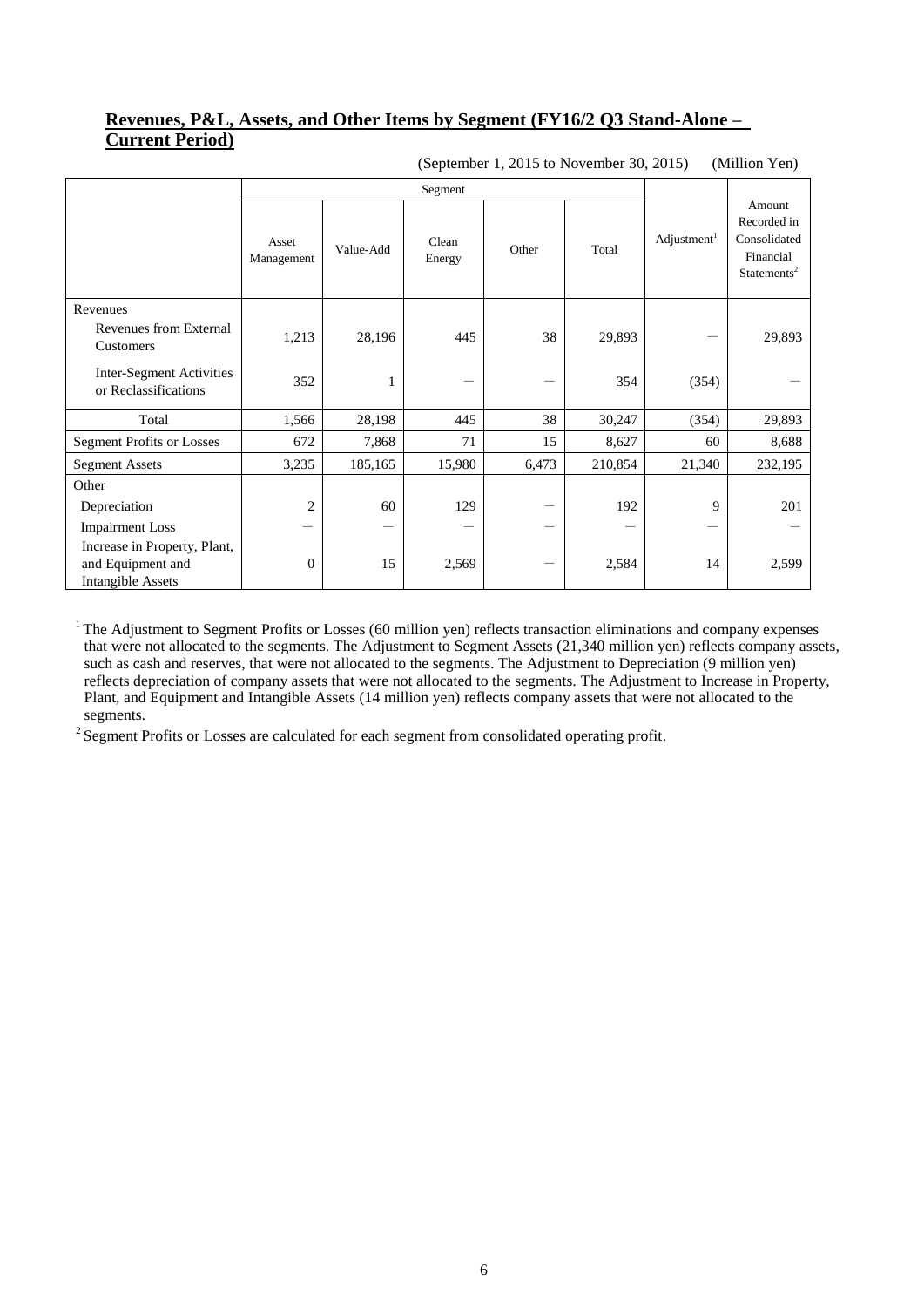## **Revenues, P&L, Assets, and Other Items by Segment (FY15/2 Q3 Stand-Alone – Previous Period)**

(September 1, 2014 to November 30, 2014) (Million Yen)

|                                                                               | Segment             |           |                 |              |         |                         |                                                                               |
|-------------------------------------------------------------------------------|---------------------|-----------|-----------------|--------------|---------|-------------------------|-------------------------------------------------------------------------------|
|                                                                               | Asset<br>Management | Value-Add | Clean<br>Energy | Other        | Total   | Adjustment <sup>1</sup> | Amount<br>Recorded in<br>Consolidated<br>Financial<br>Statements <sup>2</sup> |
| Revenues                                                                      |                     |           |                 |              |         |                         |                                                                               |
| Revenues from External<br>Customers                                           | 931                 | 3,790     | 146             | $\Omega$     | 4,869   |                         | 4,869                                                                         |
| <b>Inter-Segment Revenues</b><br>or Reclassifications                         | 193                 | $\theta$  |                 |              | 194     | (194)                   |                                                                               |
| Total                                                                         | 1,125               | 3,791     | 146             | $\mathbf{0}$ | 5,063   | (194)                   | 4,869                                                                         |
| <b>Segment Profits or Losses</b>                                              | 66                  | 1,421     | (25)            | (22)         | 1,439   | (57)                    | 1,382                                                                         |
| <b>Segment Assets</b>                                                         | 2,954               | 130,540   | 11,298          | 6,212        | 151,006 | 10,954                  | 161,961                                                                       |
| Other                                                                         |                     |           |                 |              |         |                         |                                                                               |
| Depreciation                                                                  | $\overline{2}$      | 88        | 43              |              | 134     | 5                       | 140                                                                           |
| <b>Impairment Loss</b>                                                        |                     |           |                 |              |         |                         |                                                                               |
| Increase in Property, Plant,<br>and Equipment and<br><b>Intangible Assets</b> |                     | 808       | 1,629           |              | 2,437   | $\boldsymbol{0}$        | 2,437                                                                         |

 $1$  The Adjustment to Segment Profits or Losses (-57 million yen) reflects transaction eliminations and company expenses that were not allocated to the segments. The Adjustment to Segment Assets (10,954 million yen) reflects company assets, such as cash and reserves, that were not allocated to the segments. The Adjustment to Depreciation (5 million yen) reflects depreciation of company assets that were not allocated to the segments.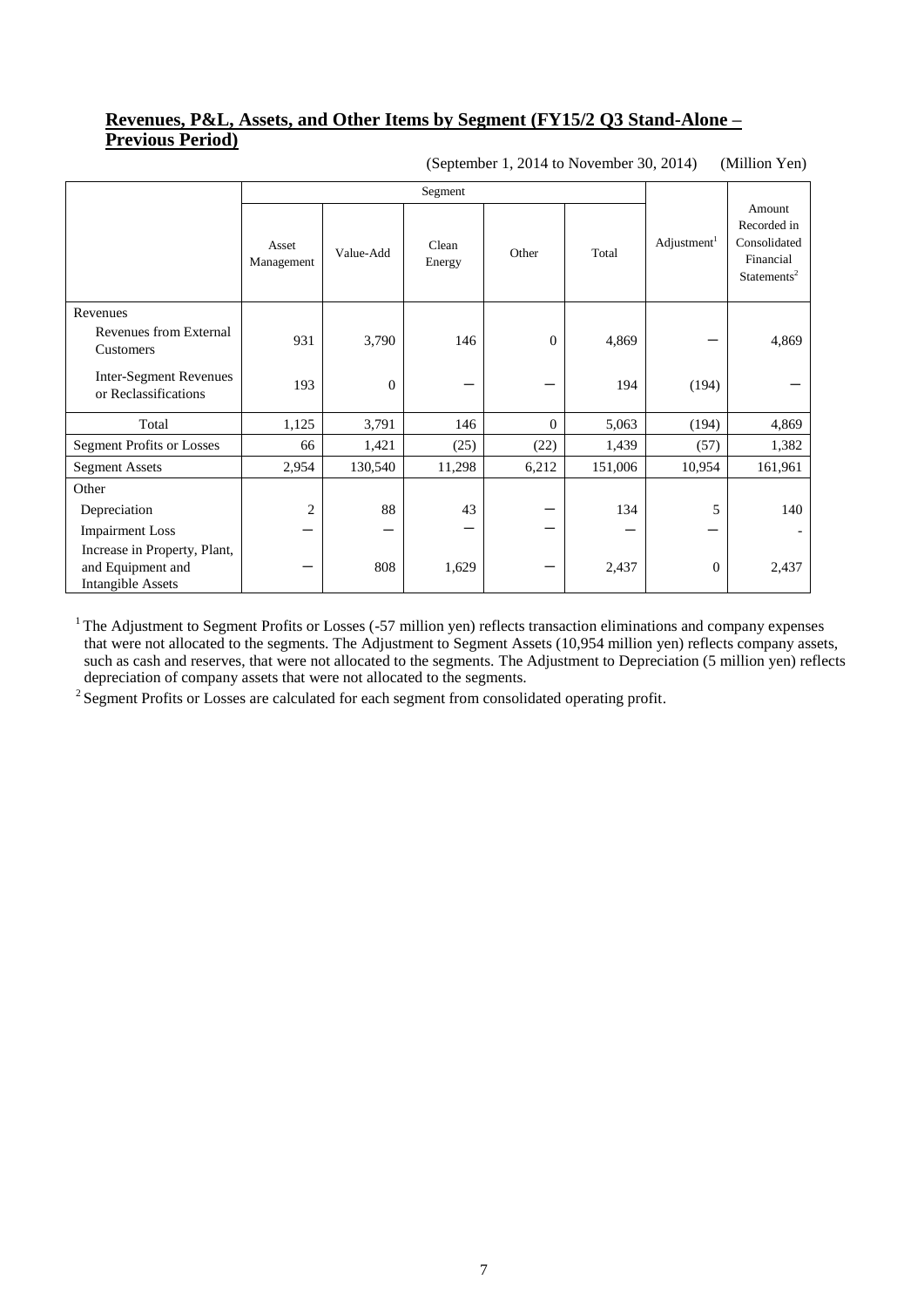| <b>Consolidated Balance Sheet (FY16/2 Q3)</b> |  |
|-----------------------------------------------|--|
|                                               |  |

| (Million Yen) |  |
|---------------|--|
|               |  |

|                                             | FY15/2         | FY16/2 Q3      |
|---------------------------------------------|----------------|----------------|
|                                             | (Feb 28, 2015) | (Nov 30, 2015) |
| <b>Assets</b>                               |                |                |
| <b>Current Assets</b>                       |                |                |
| Cash and cash equivalents                   | 19,383         | 31,078         |
| Trade notes and accounts receivable         | 519            | 1,447          |
| Operational investments in loans            | 2,330          | 1,324          |
| Operational investments in securities       | 1,965          | 2,485          |
| Real estate for sale                        | 109,769        | 152,275        |
| Deferred tax assets                         | 1,200          | 1,300          |
| Other                                       | 2,657          | 3,235          |
| Less: allowance for doubtful accounts       | (484)          | (491)          |
| <b>Total Current Assets</b>                 | 137,342        | 192,656        |
| <b>Fixed Assets</b>                         |                |                |
| <b>Property, Plant, and Equipment</b>       |                |                |
| Buildings and structures (net)              | 4,021          | 3,869          |
| Equipment (net)                             | 9,168          | 9,869          |
| Land                                        | 12,142         | 12,192         |
| Other (net)                                 | 989            | 3,851          |
| <b>Total Property, Plant, and Equipment</b> | 26,321         | 29,783         |
| <b>Intangible Assets</b>                    |                |                |
| Goodwill                                    | 2,082          | 1,977          |
| Leasehold rights                            | 392            | 392            |
| Other                                       | 27             | 34             |
| <b>Total Intangible Assets</b>              | 2,502          | 2,404          |
| <b>Investments and Other Assets</b>         |                |                |
| Investments in securities                   | 5,266          | 5,799          |
| Long-term loans receivable                  | 12             | 12             |
| Deferred tax assets                         | 2              | 16             |
| Other                                       | 1,392          | 1,617          |
| Less: allowance for doubtful accounts       | (95)           | (94)           |
| <b>Total Investments and Other Assets</b>   | 6,578          | 7,351          |
| <b>Total Fixed Assets</b>                   | 35,402         | 39,538         |
| <b>Total Assets</b>                         | 172,744        | 232,195        |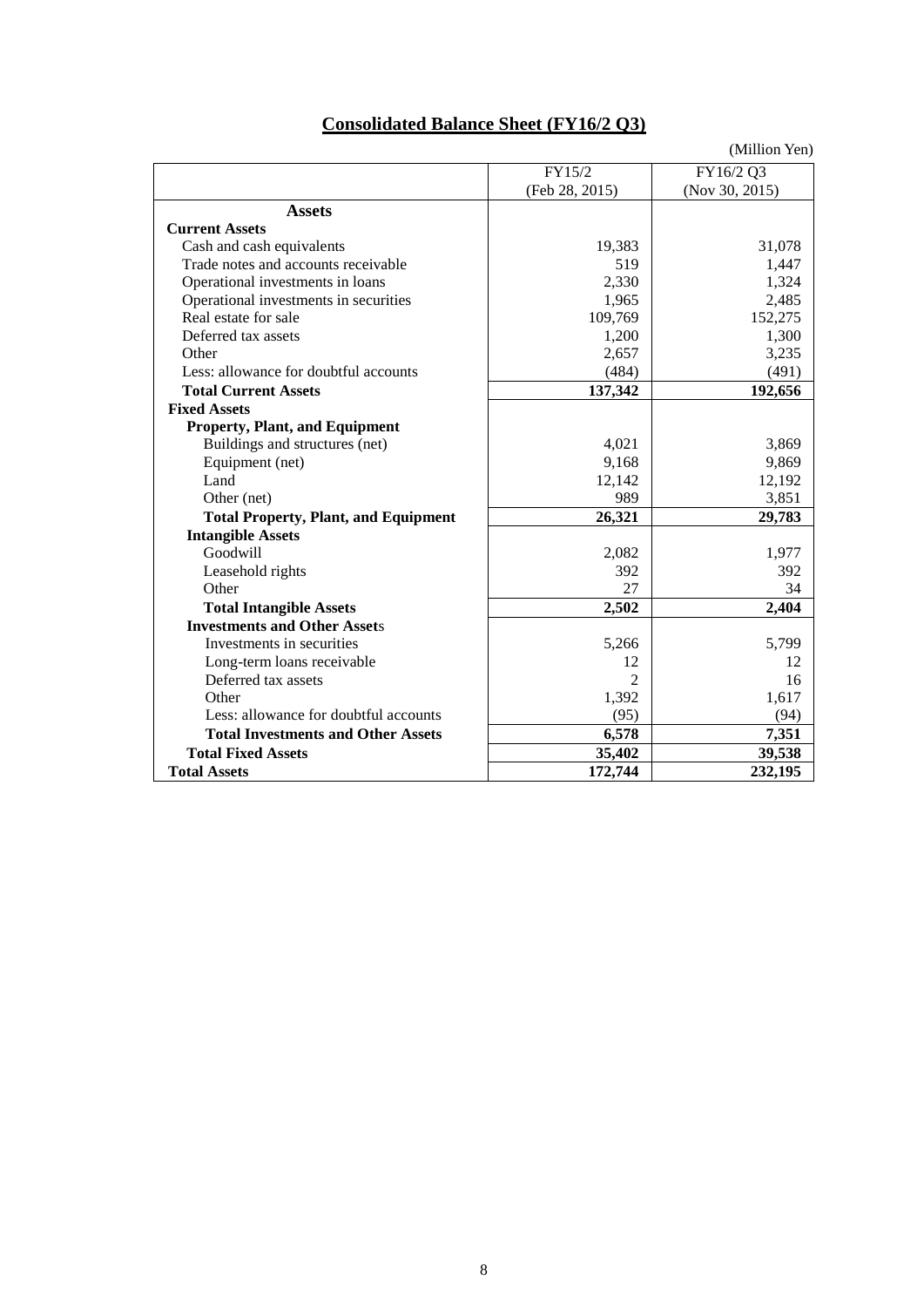(Million Yen)

|                                              | FY15/2         | FY16/2 Q3      |
|----------------------------------------------|----------------|----------------|
|                                              | (Feb 28, 2015) | (Nov 30, 2015) |
| <b>Liabilities</b>                           |                |                |
| <b>Current Liabilities</b>                   |                |                |
| Trade notes and accounts payable             | 124            | 105            |
| Short-term borrowings                        | 1,416          | 1,255          |
| Short-term non-recourse loans                | 48             | 522            |
| Long-term borrowings (due within one year)   | 3,488          | 7,723          |
| Long-term non-recourse loans (due within     | 786            | 2,995          |
| one year)                                    |                |                |
| Income taxes payable                         | 284            | 484            |
| Deferred tax liabilities                     | 30             | 32             |
| <b>Accrued bonuses</b>                       | 16             | 352            |
| Other current liabilities                    | 3,677          | 3,954          |
| <b>Total Current Liabilities</b>             | 9,872          | 17,425         |
| <b>Long-Term Liabilities</b>                 |                |                |
| Non-recourse bonds                           | 100            | 100            |
| Long-term borrowings                         | 53,409         | 77,332         |
| Long-term non-recourse loans                 | 43,004         | 56,371         |
| Deferred tax liabilities                     | 1,402          | 1,236          |
| Long-term security deposits received         | 6,391          | 8,227          |
| Negative goodwill                            | 90             | 22             |
| Other long-term liabilities                  | 96             | 325            |
| <b>Total Long-Term Liabilities</b>           | 104,494        | 143,616        |
| <b>Total Liabilities</b>                     | 114,367        | 161,041        |
| <b>Net Assets</b>                            |                |                |
| <b>Shareholders' Equity</b>                  |                |                |
| Capital                                      | 26,499         | 26,529         |
| Capital reserve                              | 10,873         | 10,915         |
| Retained earnings                            | 17,201         | 28,126         |
| Treasury shares                              | (78)           | (53)           |
| <b>Total Shareholders' Equity</b>            | 54,496         | 65,518         |
| <b>Accumulated Other Comprehensive</b>       |                |                |
| <b>Income</b>                                |                |                |
| Unrealized gain on other securities, net     | 1,208          | 1,090          |
| Deferred gain (loss) on hedges               | (36)           | (153)          |
| Foreign currency translation adjustment      | 6              | 25             |
| <b>Total Accumulated Other Comprehensive</b> |                | 962            |
| <b>Income</b>                                | 1,177          |                |
| <b>Stock Options</b>                         | 198            | 300            |
| <b>Minority Interests</b>                    | 2,505          | 4,370          |
| <b>Total Net Assets</b>                      | 58,377         | 71,153         |
| <b>Total Liabilities and Net Assets</b>      | 172,744        | 232,195        |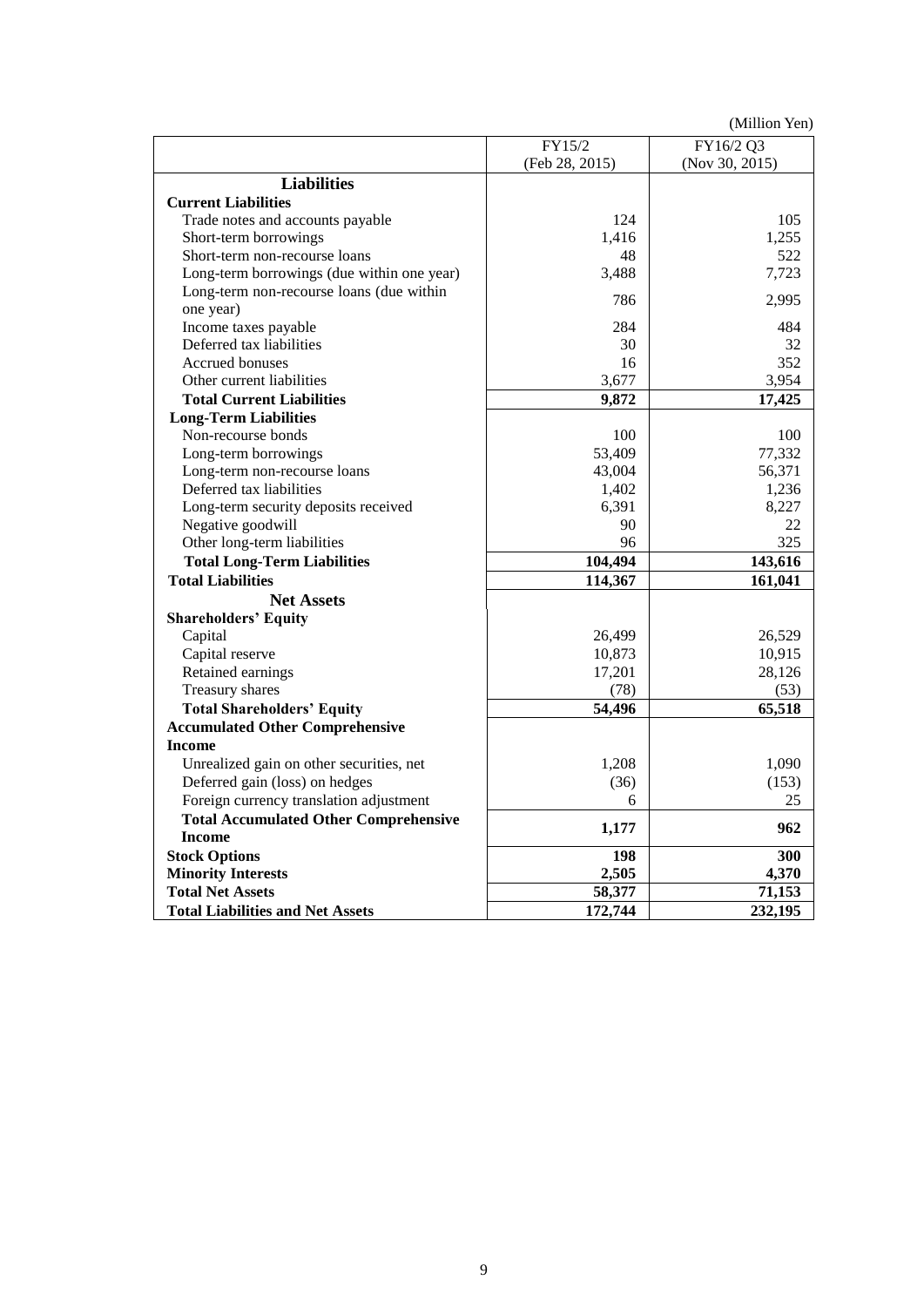| FY15/2 Q3<br>FY16/2 Q3<br>(Mar 1, 2015<br>(Mar 1, 2014)<br>to Nov 30, 2014)<br>to Nov 30, 2015)<br>44,500<br>14,748<br><b>Revenues</b><br><b>Cost of Goods Sold</b><br>7,292<br>27,458<br>7,456<br><b>Gross Profit</b><br>17,041<br>SG&A<br>2,949<br>3,439<br>4,506<br>13,602<br><b>Operating Profit</b><br><b>Non-Operating Profit</b><br>Interest income<br>4<br>1<br>Dividend income<br>72<br>74<br>67<br>67<br>Amortization of negative goodwill<br>16<br>34<br>Other<br>161<br>177<br><b>Total Non-Operating Profit</b><br><b>Non-Operating Expenses</b><br>699<br>Interest expense<br>950<br>Other<br>79<br>379<br>779<br>1,329<br><b>Total Non-Operating Expenses</b><br><b>Recurring Profit</b><br>3,888<br>12,450<br><b>Extraordinary Gain</b><br>Gain on sales of investment securities<br>223<br>Gain on redemptions of equity holdings<br>57<br>in subsidiaries<br>57<br>223<br><b>Total Extraordinary Gain</b><br><b>Extraordinary Loss</b><br>9<br>Office move expenses<br>9<br><b>Total Extraordinary Loss</b><br><b>Profit before Income Taxes</b><br>3,946<br>12,664<br><b>Income Taxes – Current</b><br>324<br>1,185<br>(223)<br><b>Income Taxes - Deferred</b><br>(37)<br>287<br>962<br><b>Total Income Taxes</b><br>11,702<br>3,658<br><b>Profit before Gain on Minority Interests</b><br>94<br><b>Gain on Minority Interests</b><br>104<br><b>Net Income</b><br>3,564<br>11,598 |  | (Million Yen) |
|------------------------------------------------------------------------------------------------------------------------------------------------------------------------------------------------------------------------------------------------------------------------------------------------------------------------------------------------------------------------------------------------------------------------------------------------------------------------------------------------------------------------------------------------------------------------------------------------------------------------------------------------------------------------------------------------------------------------------------------------------------------------------------------------------------------------------------------------------------------------------------------------------------------------------------------------------------------------------------------------------------------------------------------------------------------------------------------------------------------------------------------------------------------------------------------------------------------------------------------------------------------------------------------------------------------------------------------------------------------------------------------------------|--|---------------|
|                                                                                                                                                                                                                                                                                                                                                                                                                                                                                                                                                                                                                                                                                                                                                                                                                                                                                                                                                                                                                                                                                                                                                                                                                                                                                                                                                                                                      |  |               |
|                                                                                                                                                                                                                                                                                                                                                                                                                                                                                                                                                                                                                                                                                                                                                                                                                                                                                                                                                                                                                                                                                                                                                                                                                                                                                                                                                                                                      |  |               |
|                                                                                                                                                                                                                                                                                                                                                                                                                                                                                                                                                                                                                                                                                                                                                                                                                                                                                                                                                                                                                                                                                                                                                                                                                                                                                                                                                                                                      |  |               |
|                                                                                                                                                                                                                                                                                                                                                                                                                                                                                                                                                                                                                                                                                                                                                                                                                                                                                                                                                                                                                                                                                                                                                                                                                                                                                                                                                                                                      |  |               |
|                                                                                                                                                                                                                                                                                                                                                                                                                                                                                                                                                                                                                                                                                                                                                                                                                                                                                                                                                                                                                                                                                                                                                                                                                                                                                                                                                                                                      |  |               |
|                                                                                                                                                                                                                                                                                                                                                                                                                                                                                                                                                                                                                                                                                                                                                                                                                                                                                                                                                                                                                                                                                                                                                                                                                                                                                                                                                                                                      |  |               |
|                                                                                                                                                                                                                                                                                                                                                                                                                                                                                                                                                                                                                                                                                                                                                                                                                                                                                                                                                                                                                                                                                                                                                                                                                                                                                                                                                                                                      |  |               |
|                                                                                                                                                                                                                                                                                                                                                                                                                                                                                                                                                                                                                                                                                                                                                                                                                                                                                                                                                                                                                                                                                                                                                                                                                                                                                                                                                                                                      |  |               |
|                                                                                                                                                                                                                                                                                                                                                                                                                                                                                                                                                                                                                                                                                                                                                                                                                                                                                                                                                                                                                                                                                                                                                                                                                                                                                                                                                                                                      |  |               |
|                                                                                                                                                                                                                                                                                                                                                                                                                                                                                                                                                                                                                                                                                                                                                                                                                                                                                                                                                                                                                                                                                                                                                                                                                                                                                                                                                                                                      |  |               |
|                                                                                                                                                                                                                                                                                                                                                                                                                                                                                                                                                                                                                                                                                                                                                                                                                                                                                                                                                                                                                                                                                                                                                                                                                                                                                                                                                                                                      |  |               |
|                                                                                                                                                                                                                                                                                                                                                                                                                                                                                                                                                                                                                                                                                                                                                                                                                                                                                                                                                                                                                                                                                                                                                                                                                                                                                                                                                                                                      |  |               |
|                                                                                                                                                                                                                                                                                                                                                                                                                                                                                                                                                                                                                                                                                                                                                                                                                                                                                                                                                                                                                                                                                                                                                                                                                                                                                                                                                                                                      |  |               |
|                                                                                                                                                                                                                                                                                                                                                                                                                                                                                                                                                                                                                                                                                                                                                                                                                                                                                                                                                                                                                                                                                                                                                                                                                                                                                                                                                                                                      |  |               |
|                                                                                                                                                                                                                                                                                                                                                                                                                                                                                                                                                                                                                                                                                                                                                                                                                                                                                                                                                                                                                                                                                                                                                                                                                                                                                                                                                                                                      |  |               |
|                                                                                                                                                                                                                                                                                                                                                                                                                                                                                                                                                                                                                                                                                                                                                                                                                                                                                                                                                                                                                                                                                                                                                                                                                                                                                                                                                                                                      |  |               |
|                                                                                                                                                                                                                                                                                                                                                                                                                                                                                                                                                                                                                                                                                                                                                                                                                                                                                                                                                                                                                                                                                                                                                                                                                                                                                                                                                                                                      |  |               |
|                                                                                                                                                                                                                                                                                                                                                                                                                                                                                                                                                                                                                                                                                                                                                                                                                                                                                                                                                                                                                                                                                                                                                                                                                                                                                                                                                                                                      |  |               |
|                                                                                                                                                                                                                                                                                                                                                                                                                                                                                                                                                                                                                                                                                                                                                                                                                                                                                                                                                                                                                                                                                                                                                                                                                                                                                                                                                                                                      |  |               |
|                                                                                                                                                                                                                                                                                                                                                                                                                                                                                                                                                                                                                                                                                                                                                                                                                                                                                                                                                                                                                                                                                                                                                                                                                                                                                                                                                                                                      |  |               |
|                                                                                                                                                                                                                                                                                                                                                                                                                                                                                                                                                                                                                                                                                                                                                                                                                                                                                                                                                                                                                                                                                                                                                                                                                                                                                                                                                                                                      |  |               |
|                                                                                                                                                                                                                                                                                                                                                                                                                                                                                                                                                                                                                                                                                                                                                                                                                                                                                                                                                                                                                                                                                                                                                                                                                                                                                                                                                                                                      |  |               |
|                                                                                                                                                                                                                                                                                                                                                                                                                                                                                                                                                                                                                                                                                                                                                                                                                                                                                                                                                                                                                                                                                                                                                                                                                                                                                                                                                                                                      |  |               |
|                                                                                                                                                                                                                                                                                                                                                                                                                                                                                                                                                                                                                                                                                                                                                                                                                                                                                                                                                                                                                                                                                                                                                                                                                                                                                                                                                                                                      |  |               |
|                                                                                                                                                                                                                                                                                                                                                                                                                                                                                                                                                                                                                                                                                                                                                                                                                                                                                                                                                                                                                                                                                                                                                                                                                                                                                                                                                                                                      |  |               |
|                                                                                                                                                                                                                                                                                                                                                                                                                                                                                                                                                                                                                                                                                                                                                                                                                                                                                                                                                                                                                                                                                                                                                                                                                                                                                                                                                                                                      |  |               |
|                                                                                                                                                                                                                                                                                                                                                                                                                                                                                                                                                                                                                                                                                                                                                                                                                                                                                                                                                                                                                                                                                                                                                                                                                                                                                                                                                                                                      |  |               |
|                                                                                                                                                                                                                                                                                                                                                                                                                                                                                                                                                                                                                                                                                                                                                                                                                                                                                                                                                                                                                                                                                                                                                                                                                                                                                                                                                                                                      |  |               |
|                                                                                                                                                                                                                                                                                                                                                                                                                                                                                                                                                                                                                                                                                                                                                                                                                                                                                                                                                                                                                                                                                                                                                                                                                                                                                                                                                                                                      |  |               |
|                                                                                                                                                                                                                                                                                                                                                                                                                                                                                                                                                                                                                                                                                                                                                                                                                                                                                                                                                                                                                                                                                                                                                                                                                                                                                                                                                                                                      |  |               |
|                                                                                                                                                                                                                                                                                                                                                                                                                                                                                                                                                                                                                                                                                                                                                                                                                                                                                                                                                                                                                                                                                                                                                                                                                                                                                                                                                                                                      |  |               |
|                                                                                                                                                                                                                                                                                                                                                                                                                                                                                                                                                                                                                                                                                                                                                                                                                                                                                                                                                                                                                                                                                                                                                                                                                                                                                                                                                                                                      |  |               |
|                                                                                                                                                                                                                                                                                                                                                                                                                                                                                                                                                                                                                                                                                                                                                                                                                                                                                                                                                                                                                                                                                                                                                                                                                                                                                                                                                                                                      |  |               |
|                                                                                                                                                                                                                                                                                                                                                                                                                                                                                                                                                                                                                                                                                                                                                                                                                                                                                                                                                                                                                                                                                                                                                                                                                                                                                                                                                                                                      |  |               |

# **Consolidated Income Statement (FY16/2 Q3)**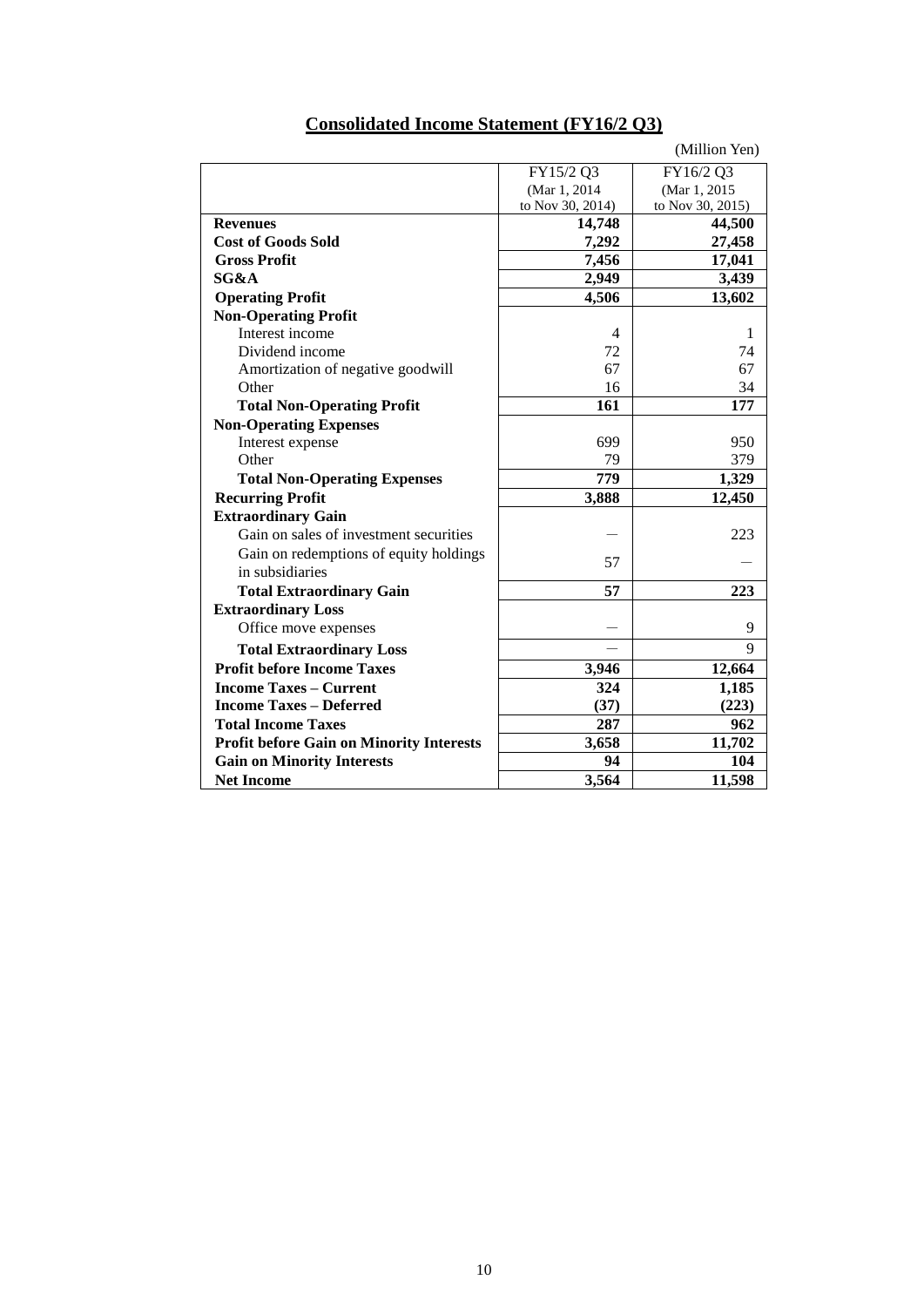|                                                           |                  | (Million Yen)    |
|-----------------------------------------------------------|------------------|------------------|
|                                                           | FY15/2 Q3        | FY16/2 Q3        |
|                                                           | (Sep 1, 2014)    | (Sep 1, 2015)    |
|                                                           | to Nov 30, 2014) | to Nov 30, 2015) |
| <b>Revenues</b>                                           | 4,869            | 29,893           |
| <b>Cost of Goods Sold</b>                                 | 2,523            | 20,015           |
| <b>Gross Profit</b>                                       | 2,345            | 9,878            |
| SG&A                                                      | 963              | 1,189            |
| <b>Operating Profit</b>                                   | 1,382            | 8,688            |
| <b>Non-Operating Profit</b>                               |                  |                  |
| Interest income                                           | 1                | $\Omega$         |
| Dividend income                                           | 61               | 60               |
| Amortization of negative goodwill                         | 22               | 22               |
| Other                                                     | 5                | 9                |
| <b>Total Non-Operating Profit</b>                         | 91               | 92               |
| <b>Non-Operating Expenses</b>                             |                  |                  |
| Interest expense                                          | 276              | 372              |
| Other                                                     | 23               | 309              |
| <b>Total Non-Operating Expenses</b>                       | 300              | 682              |
| <b>Recurring Profit</b>                                   | 1,173            | 8,099            |
| <b>Extraordinary Gain</b>                                 |                  |                  |
| Gain on redemptions of equity holdings<br>in subsidiaries | 57               |                  |
| <b>Total Extraordinary Gain</b>                           | 57               |                  |
| <b>Profit before Income Taxes</b>                         | 1,230            | 8,099            |
| <b>Income Taxes – Current</b>                             | 131              | 676              |
| <b>Income Taxes – Deferred</b>                            | $\bf{0}$         | (3)              |
| <b>Total Income Taxes</b>                                 | 131              | 672              |
| <b>Profit before Gain on Minority Interests</b>           | 1,098            | 7,426            |
| <b>Gain on Minority Interests</b>                         | 25               | 50               |
| <b>Net Income</b>                                         | 1,073            | 7,376            |

## **Consolidated Income Statement (FY16/2 Q3 Stand-Alone)**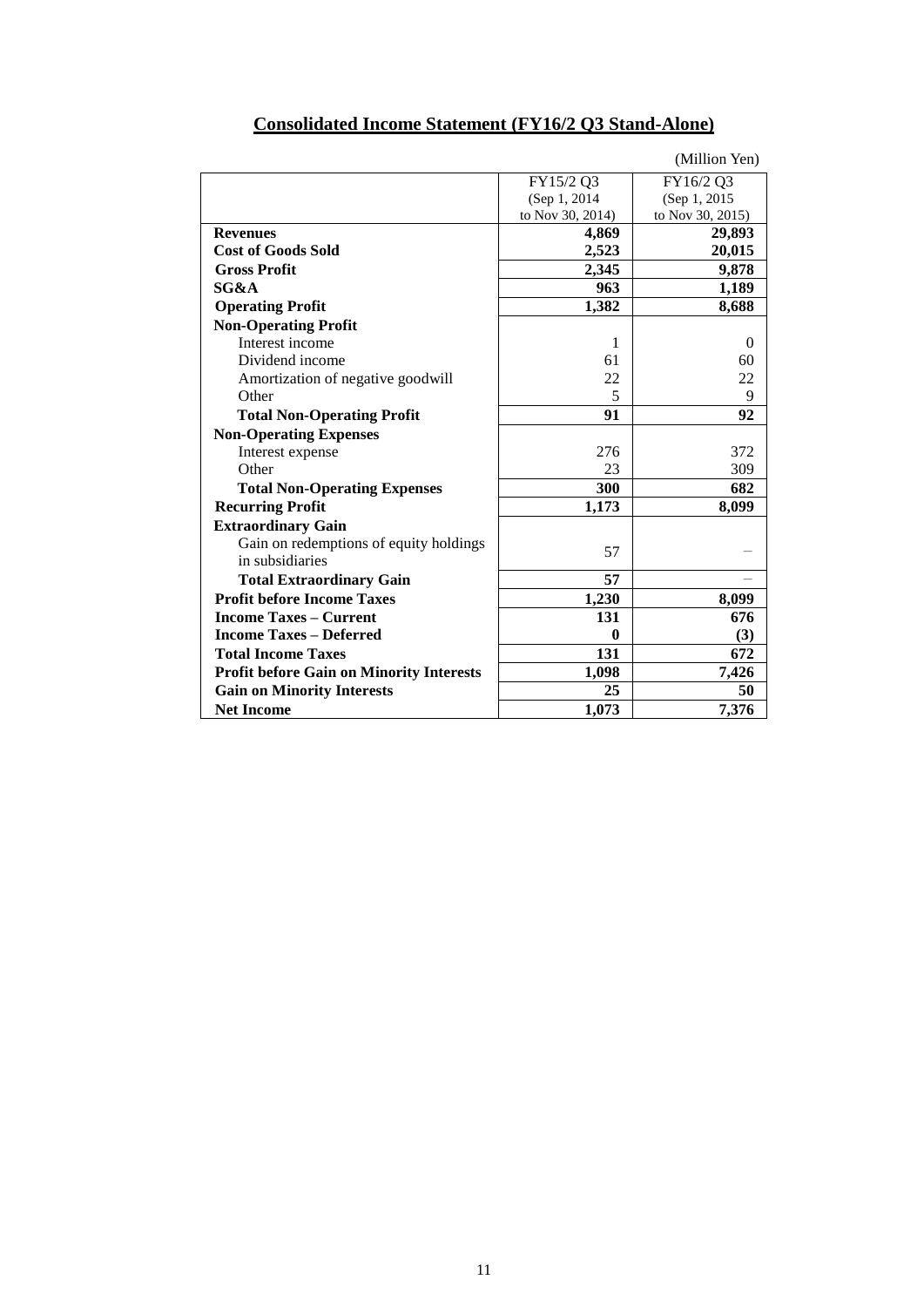| <b>Consolidated Statement of Comprehensive Income (FY16/2 Q3)</b> |
|-------------------------------------------------------------------|
|-------------------------------------------------------------------|

|                                                                |                  | (Million Yen)    |
|----------------------------------------------------------------|------------------|------------------|
|                                                                | FY15/2 Q3        | FY16/2 Q3        |
|                                                                | (Mar 1, 2014)    | (Mar 1, 2015)    |
|                                                                | to Nov 30, 2014) | to Nov 30, 2015) |
| <b>Profit before Gain on Minority Interests</b>                | 3,658            | 11,702           |
| <b>Other Comprehensive Income</b>                              |                  |                  |
| Valuation gain (loss) on other securities                      | 919              | (337)            |
| Deferred gain (loss) on hedges                                 | (19)             | (116)            |
| Foreign currency translation adjustment                        |                  | (2)              |
| <b>Total Other Comprehensive Income</b>                        | 907              | (457)            |
| <b>Comprehensive Income</b>                                    | 4,566            | 11,244           |
| (Breakdown)                                                    |                  |                  |
| Comprehensive income for shareholders of the<br>parent company | 4,337            | 11,361           |
| Comprehensive income for minority interests                    | 228              | (116)            |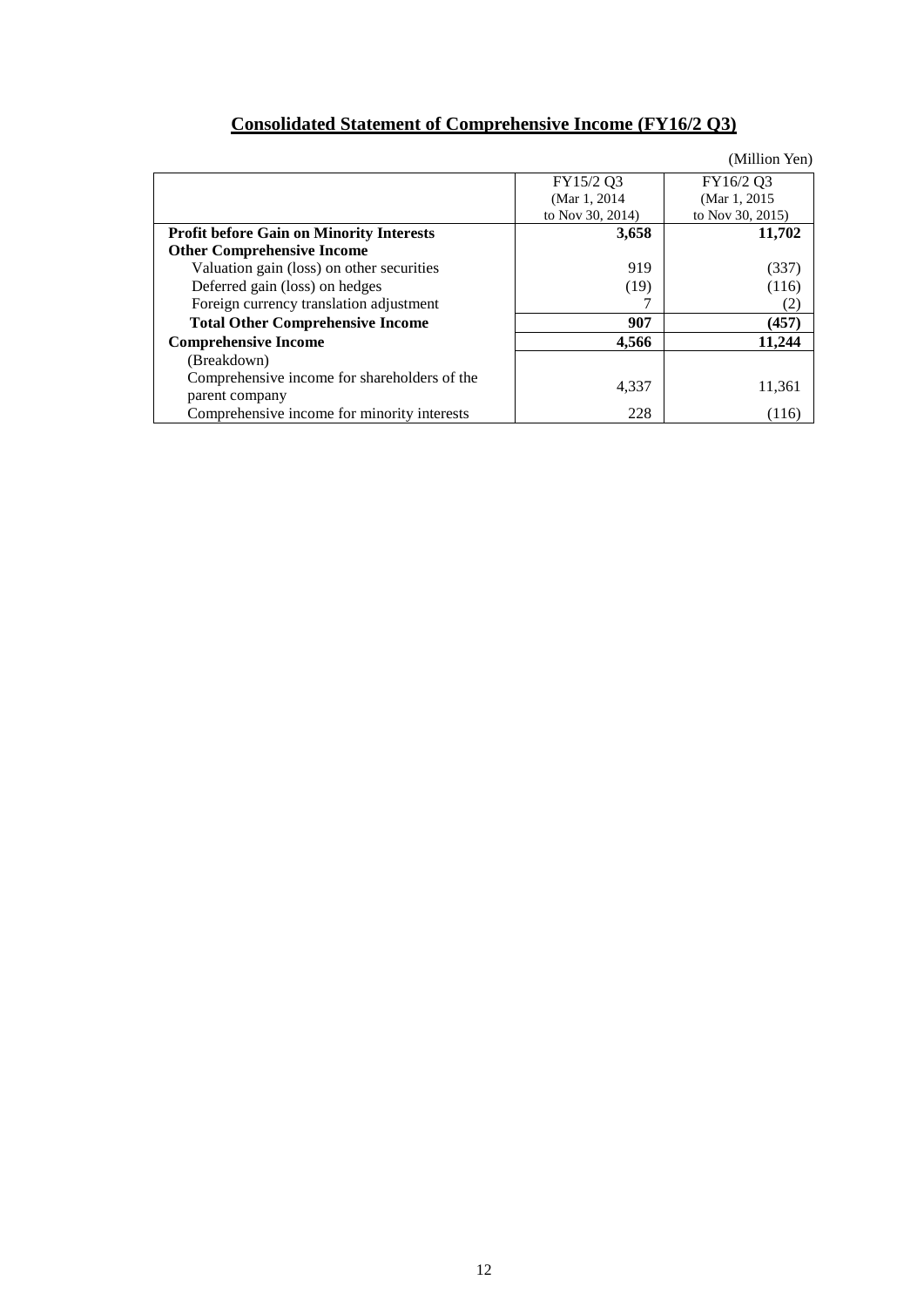# **Consolidated Statement of Comprehensive Income (FY16/2 Q3 Stand-Alone)**

|                                                 |                  | (Million Yen)    |
|-------------------------------------------------|------------------|------------------|
|                                                 | FY15/2 Q3        | FY16/2 Q3        |
|                                                 | (Sep 1, 2014)    | (Sep 1, 2015)    |
|                                                 | to Nov 30, 2014) | to Nov 30, 2015) |
| <b>Profit before Gain on Minority Interests</b> | 1,098            | 7,426            |
| <b>Other Comprehensive Income</b>               |                  |                  |
| Valuation gain (loss) on other securities       | 624              | 90               |
| Deferred gain (loss) on hedges                  | 9                | (117)            |
| Foreign currency translation adjustment         | 14               | (4)              |
| <b>Total Other Comprehensive Income</b>         | 648              | (31)             |
| <b>Comprehensive Income</b>                     | 1,746            | 7,394            |
| (Breakdown)                                     |                  |                  |
| Comprehensive income for shareholders of the    |                  |                  |
| parent company                                  | 1,716            | 7,353            |
| Comprehensive income for minority interests     | 30               | 40               |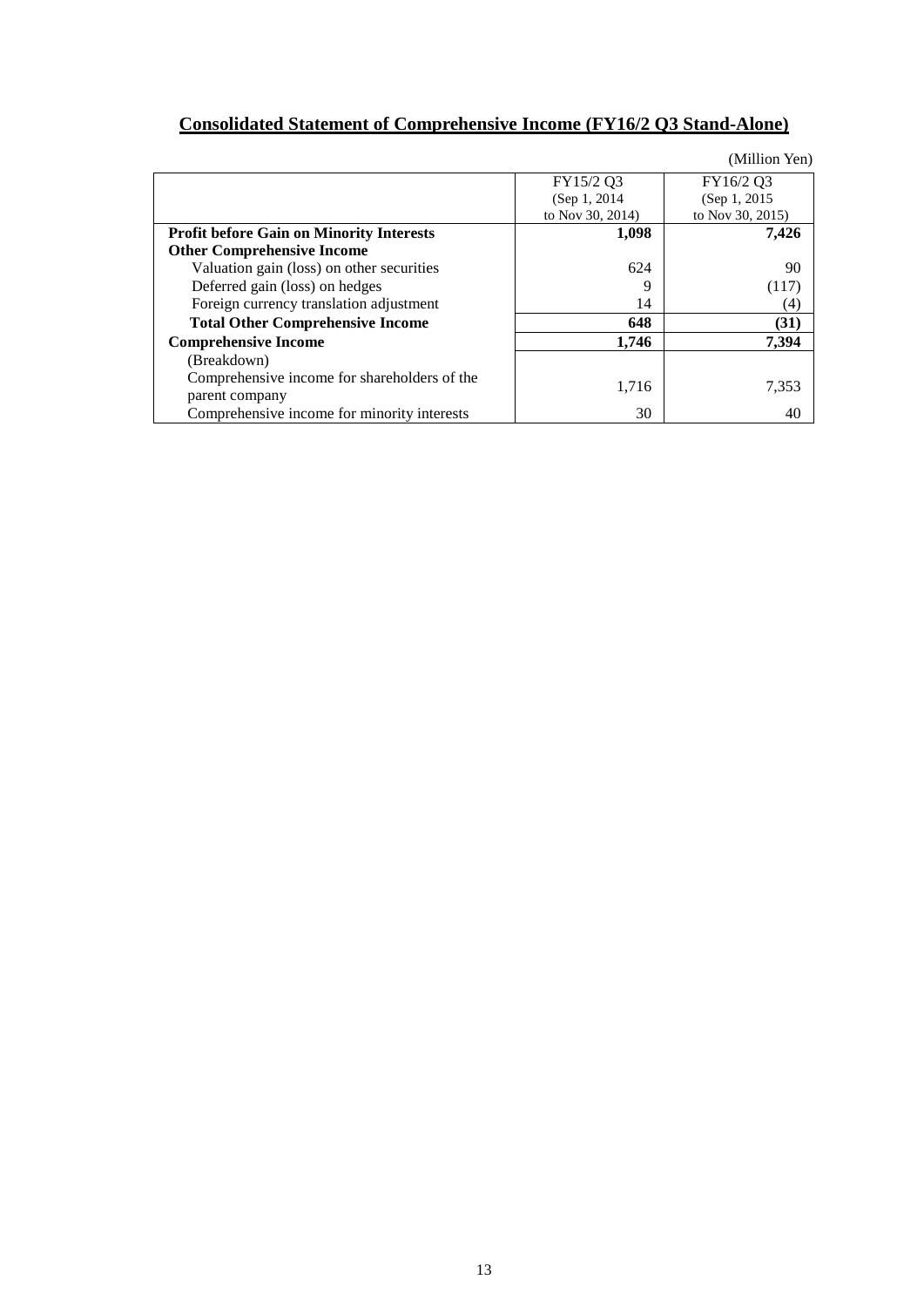| <b>Consolidated Cash Flow Statement (FY16/2 Q3)</b> |            |               |
|-----------------------------------------------------|------------|---------------|
|                                                     |            | (Million Yen) |
|                                                     | T1174F/200 |               |

|                                                      | FY15/2 Q3        | FY16/2 Q3        |
|------------------------------------------------------|------------------|------------------|
|                                                      | (Mar 1, 2014     | (Mar 1, 2015     |
|                                                      | to Nov 30, 2014) | to Nov 30, 2015) |
| <b>Cash Flows from Operating Activities:</b>         |                  |                  |
| Pre-tax net income                                   | 3,946            | 12,664           |
| Depreciation                                         | 393              | 576              |
| Share-based compensation expenses                    | 87               | 126              |
| Amortization of goodwill                             | 104              | 104              |
| Amortization of negative goodwill                    | (67)             | (67)             |
| Increase (decrease) in accrued bonuses               | 207              | 336              |
| Increase (decrease) in allowance for doubtful        | 63               | 6                |
| accounts                                             |                  |                  |
| Interest and dividend income                         | (76)             | (75)             |
| Interest expense                                     | 699              | 950              |
| Loss (gain) on sales of investment securities        |                  | (223)            |
| Decrease (increase) in trading notes and receivables | (371)            | (928)            |
| Decrease (increase) in operating loan receivables    | (1,000)          | 1,006            |
| Decrease (increase) in operational investments       | 1,078            | 587              |
| in securities                                        |                  |                  |
| Decrease (increase) in real estate for sale          | (36, 594)        | (42,505)         |
| Decrease (increase) in prepaid expenses              | (322)            | (327)            |
| Decrease (increase) in accounts receivable           | (489)            | (860)            |
| Increase (decrease) in accounts payable              | 400              | (309)            |
| Increase (decrease) in accrued expenses              | (273)            | 130              |
| Increase (decrease) in security deposits received    | 1,853            | 1,901            |
| Other                                                | 586              | 243              |
| Sub-total                                            | (29,773)         | (26, 664)        |
| Interest and dividend income received                | 76               | 75               |
| Interest expenses paid                               | (625)            | (910)            |
| Income taxes paid                                    | (47)             | (301)            |
| Income taxes refund                                  | 539              | 804              |
| <b>Net Cash from (Used for) Operating Activities</b> | (29, 831)        | (26,996)         |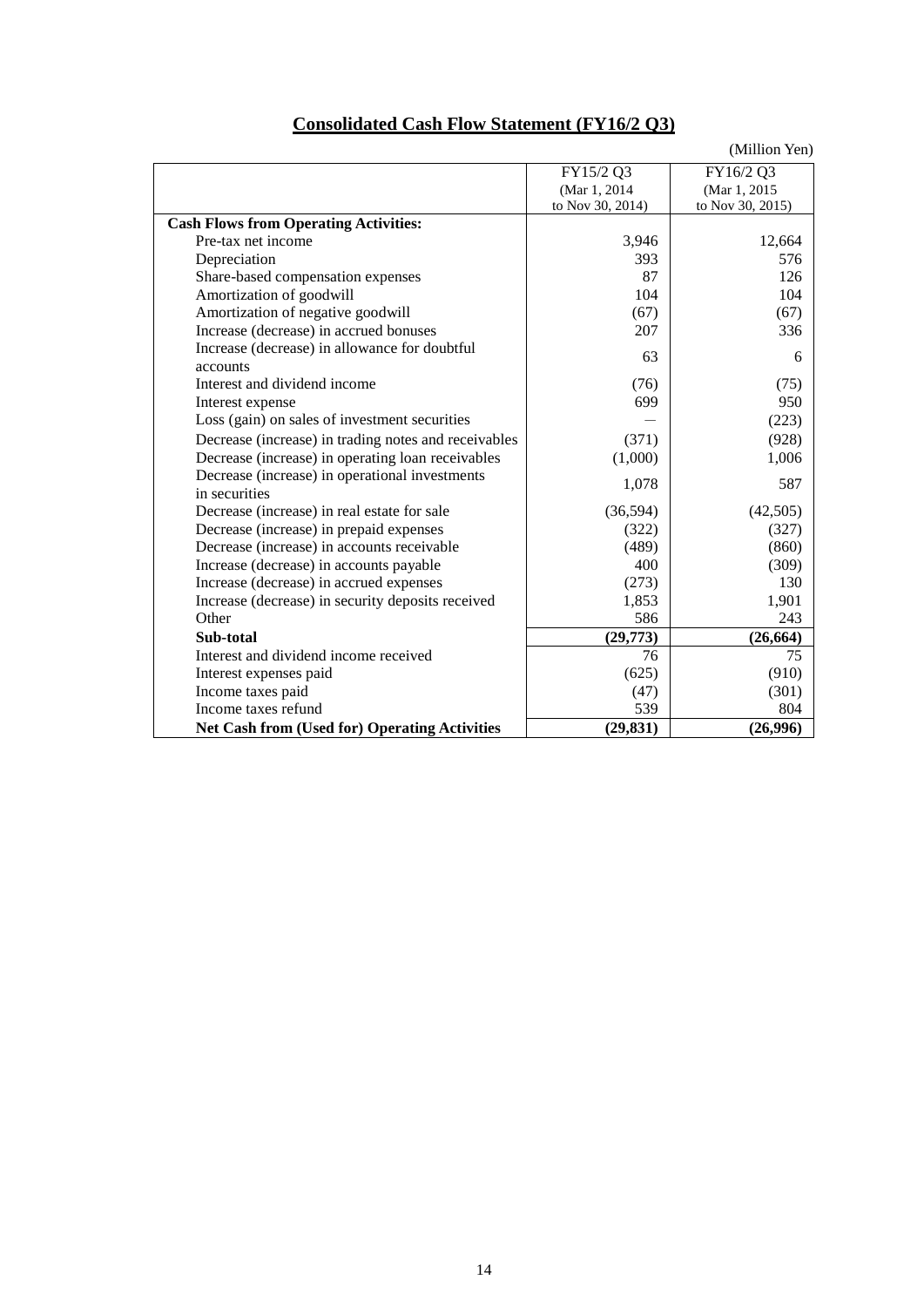(Million Yen)

|                                                            | FY15/2 Q3        | FY16/2 Q3        |
|------------------------------------------------------------|------------------|------------------|
|                                                            | (Mar 1, 2014)    | (Mar 1, 2015)    |
|                                                            | to Nov 30, 2014) | to Nov 30, 2015) |
| <b>Cash Flows from Investing Activities:</b>               |                  |                  |
| Payments into time deposits                                | (325)            | (0)              |
| Proceeds from withdrawal of time deposits                  | 325              |                  |
| Acquisition of investment securities                       | (210)            | (671)            |
| Proceeds from sales of investment securities               |                  | 296              |
| Proceeds from redemptions of investment securities         | $\Omega$         |                  |
| Acquisition of property and equipment                      | (8,319)          | (4, 135)         |
| Acquisition of intangible assets                           | (22)             | (10)             |
| Payments for investments                                   | (4)              | (9)              |
| Proceeds from redemptions of investments                   | $\Omega$         | $\theta$         |
| Payments of security deposits                              | (127)            | (37)             |
| Proceeds from redemptions of security deposits             |                  | 9                |
| Payments for acquisitions of newly consolidated            |                  |                  |
| subsidiaries                                               | (1, 349)         |                  |
| Other                                                      |                  | 0                |
| <b>Net Cash from (Used for) Investing Activities</b>       | (10, 030)        | (4, 557)         |
| <b>Cash Flows from Financing Activities:</b>               |                  |                  |
| Increase (decrease) in short-term bank loans, net          | 262              | (161)            |
| Increase (decrease) in short-term non-recourse loans, net  | 48               | 474              |
| Proceeds from long-term bank loans                         | 37,362           | 46,423           |
| Repayment of long-term bank loans                          | (4,241)          | (18, 264)        |
| Proceeds from long-term non-recourse loans                 | 4,200            | 18,150           |
| Repayment of long-term non-recourse loans                  | (3,058)          | (2,573)          |
| Proceeds from exercise of stock options                    | 69               | 73               |
| Proceeds from minority interests                           |                  | 2,000            |
| Cash dividends paid                                        | (542)            | (645)            |
| Cash dividends paid to minority interests                  |                  | (17)             |
| <b>Net Cash from (Used for) Financing Activities</b>       | 34,100           | 45,456           |
| <b>Effect of Exchange Rate Changes</b>                     | (67)             | 0                |
| on Cash and Cash Equivalents                               |                  |                  |
| <b>Increase (Decrease) in Cash and Cash Equivalents</b>    | (5,829)          | 13,903           |
| <b>Cash and Cash Equivalents at Beginning of Period</b>    | 24,581           | 18,972           |
| <b>Cash and Cash Equivalents Resulting from New Entity</b> | 280              |                  |
| Consolidation                                              |                  |                  |
| <b>Cash and Cash Equivalents Resulting from Exclusion</b>  | (345)            | (2,208)          |
| from Consolidation                                         |                  |                  |
| <b>Cash and Cash Equivalents at End of Period</b>          | 18,687           | 30,667           |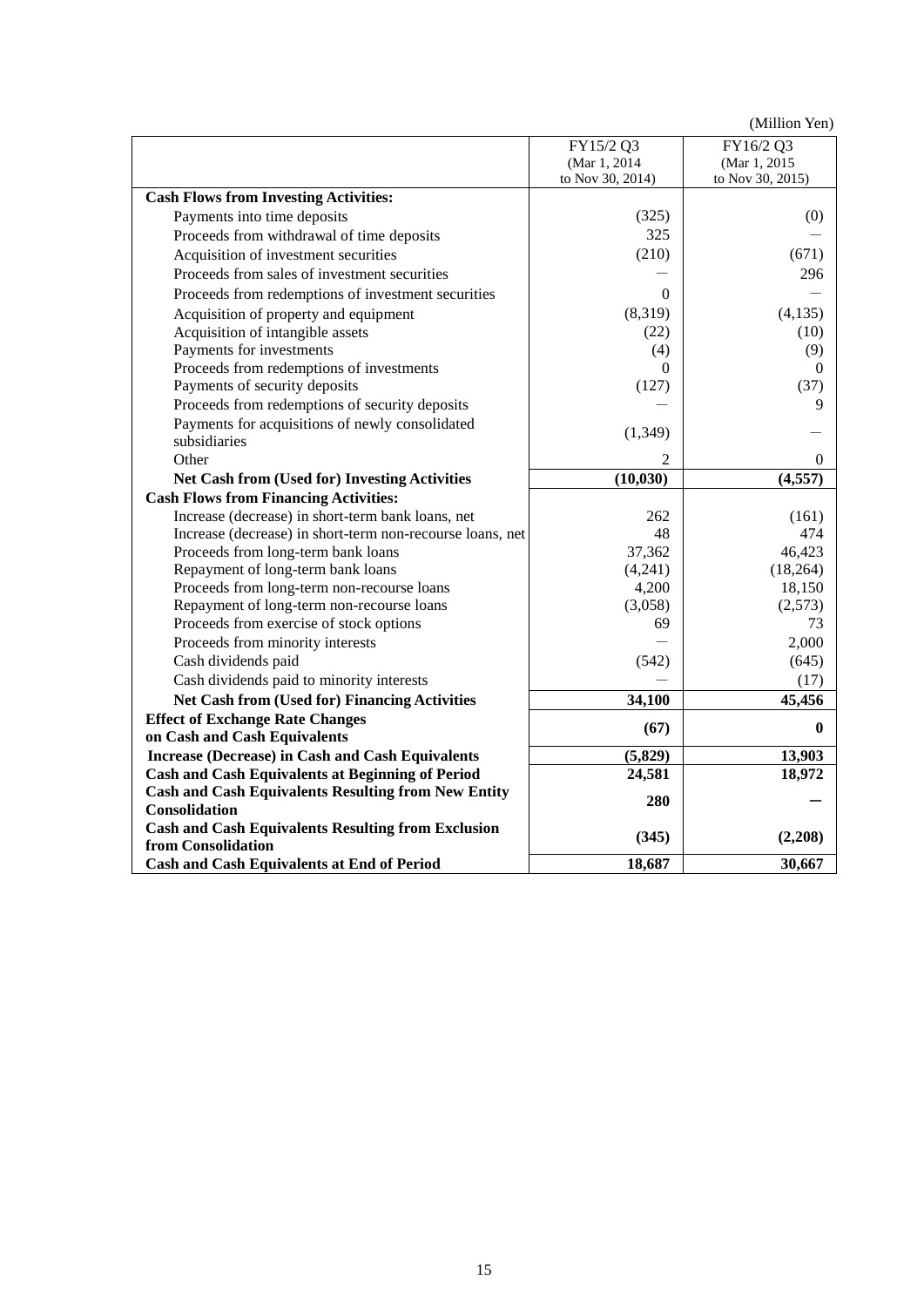|                                                      |                  | (Million Yen)    |
|------------------------------------------------------|------------------|------------------|
|                                                      | FY15/2 Q3        | FY16/2 Q3        |
|                                                      | (Sep 1, 2014)    | (Sep 1, 2015)    |
|                                                      | to Nov 30, 2014) | to Nov 30, 2015) |
| <b>Cash Flows from Operating Activities:</b>         |                  |                  |
| Pre-tax net income                                   | 1,230            | 8,099            |
| Depreciation                                         | 137              | 201              |
| Share-based compensation expenses                    | 20               | 42               |
| Amortization of goodwill                             | 34               | 34               |
| Amortization of negative goodwill                    | (22)             | (22)             |
| Increase (decrease) in accrued bonuses               | 103              | 151              |
| Increase (decrease) in allowance for doubtful        | 49               | 6                |
| accounts                                             |                  |                  |
| Interest and dividend income                         | (62)             | (60)             |
| Interest expense                                     | 276              | 372              |
| Decrease (increase) in trading notes and receivables | (230)            | (333)            |
| Decrease (increase) in operational investments       |                  |                  |
| in securities                                        | (19)             | 1,111            |
| Decrease (increase) in real estate for sale          | (4,390)          | 13,838           |
| Decrease (increase) in prepaid expenses              | 21               | 123              |
| Decrease (increase) in accounts receivable           | (130)            | (762)            |
| Increase (decrease) in accounts payable              | 258              | (7)              |
| Decrease (increase) in accrued expenses              | (100)            | 69               |
| Increase (decrease) in security deposits received    | 298              | (322)            |
| Other                                                | 241              | (163)            |
| Sub-total                                            | (2, 284)         | 22,378           |
| Interest and dividend income received                | 62               | 60               |
| Interest expenses paid                               | (247)            | (351)            |
| Income taxes paid                                    | (24)             | (92)             |
| <b>Net Cash from (Used for) Operating Activities</b> | (2, 493)         | 21,994           |

## **Consolidated Cash Flow Statement (FY16/2 Q3 Stand-Alone)**